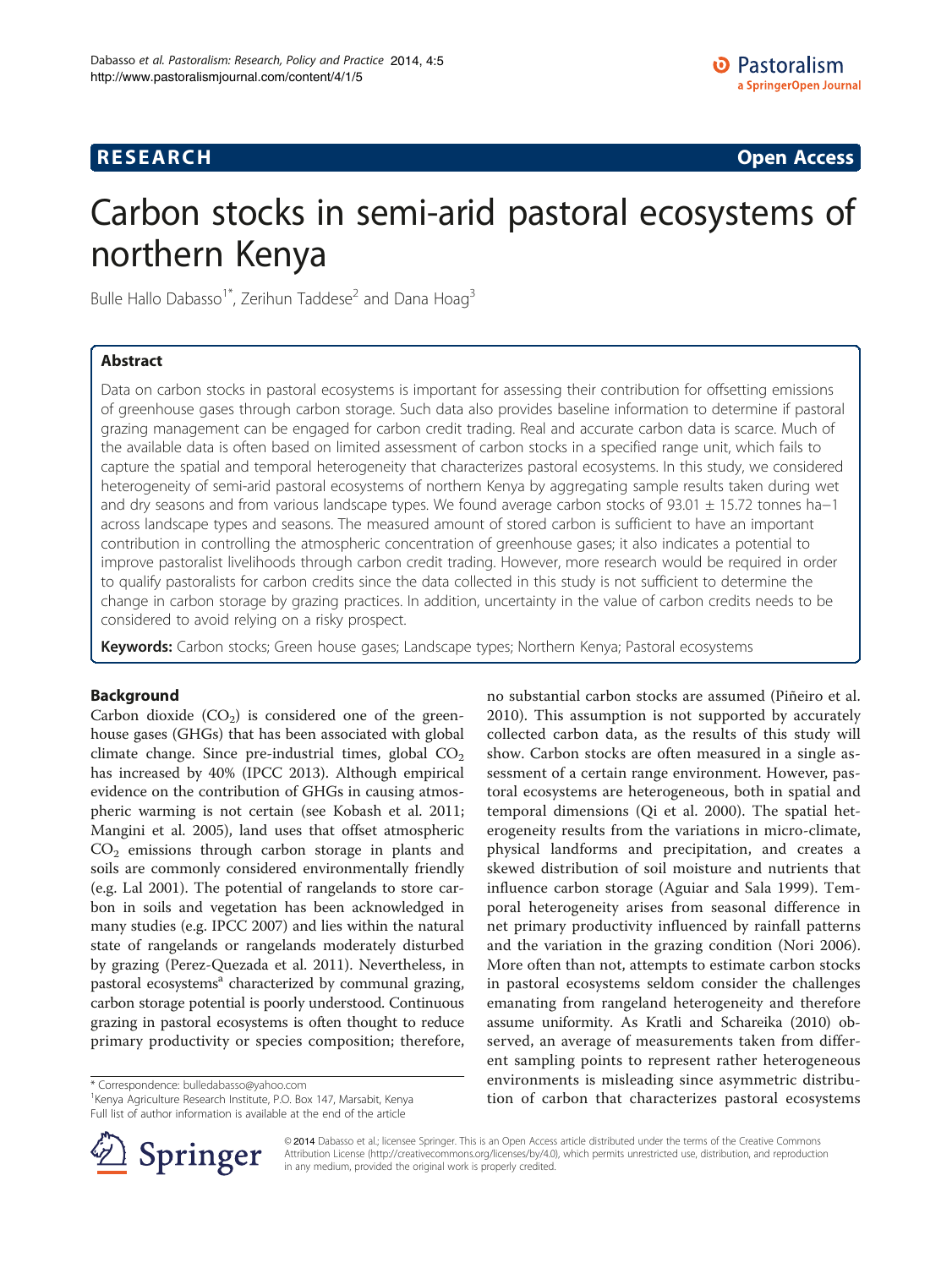is not captured. Studies that use this methodological approach are therefore misleading and result in incomplete accounting of carbon stock estimates in rangelands.

Environmental dynamics in pastoral ecosystems has already led to the development of at least two contrasting ecological models, with different implications for its capacity to store carbon in eastern Africa. (Coppock [1994](#page-6-0)), for example, describes the pastoral ecosystem in southern Ethiopia as being an equilibrium state where the major determinants for vegetation change is grazing. Illius and O'Connor [\(1999\)](#page-6-0) made similar descriptions of the arid and semi-arid grazing systems. These views, however, contrast with those of other authors who describe systems in eastern Africa as non-equilibrium (Behnke et al. [1993;](#page-6-0) Ellis and Swift [1988;](#page-6-0) Oba et al. [2003](#page-6-0); Scoones and Graham [1994\)](#page-6-0), where change in vegetation is driven by non-density-dependent factors such as rainfall. However, there is a possibility that the two models are relevant in what is described as a continuum between equilibrium and non-equilibrium (Derry and Boone [2010](#page-6-0); Vetter [2005](#page-7-0)).

Limited understanding about the amount of carbon stocks in pastoral ecosystems thus results from a failure to consider spatial and temporal environmental dynamics. This poses challenges for policy development to promote, manage or protect pastoralism to safeguard the atmospheric environment from GHG emissions, in addition to providing local pastoralists with a reasonable livelihood. Consequently, there has been a general development of replacing pastoralism with other land uses without looking at associated environmental implications (Behnke and Kerven [2013](#page-6-0)).

This study seeks to assess carbon stocks in semiarid pastoral ecosystems, commonly perceived to have been degraded by grazing. We purposively selected a site in northern Kenya with adequate heterogeneity in spatial characteristics, and we sampled across wet and dry seasons to capture temporal variability. The site was classified into landscape types depending on vegetation life form<sup>b</sup> and systematically assessed for carbon stocks. We proposed the following two research questions:

- What is the amount of carbon stocks in semi-arid pastoral ecosystems of northern Kenya?
- How does the spatial and temporal heterogeneity of the environment influence the amount of carbon stocks in pastoral ecosystems?

It is also important to determine the potential that these lands hold for selling carbon credits, which potentially provide a much needed income stream to local pastoralists. While we did not have the appropriate data

to address this question, we took the first steps by quantifying how much carbon is stored on a continuously grazed system. More research would be required to determine the impact of grazing on storage and the viability of carbon markets to provide reliable income.

## Study area

This study was conducted in Marsabit Central grazing land, located along the topographical gradient of Marsabit Mountain of northern Kenya. The topographical gradient stretches from the upper side of Marsabit Mountain forest through the transitional zone to the foot slopes (Figure 1). Diverse vegetation that consists of grassland, shrubland and woodland are found along the topographical gradient. Vegetation dominated with grasses and dense shrubs are found on the upper side of the slope, while scattered trees intercepted with some scrub vegetation are found on the foot slope. Like the vegetation, soil types are also diverse, ranging from deep and well-weathered soils with clay-like texture found on the upper slope to sandy loam type of soils with moderate weathering on the lower slope.

The area is semi-arid with annual rainfall ranging from 400 to 750 mm, distributed bio-modally between

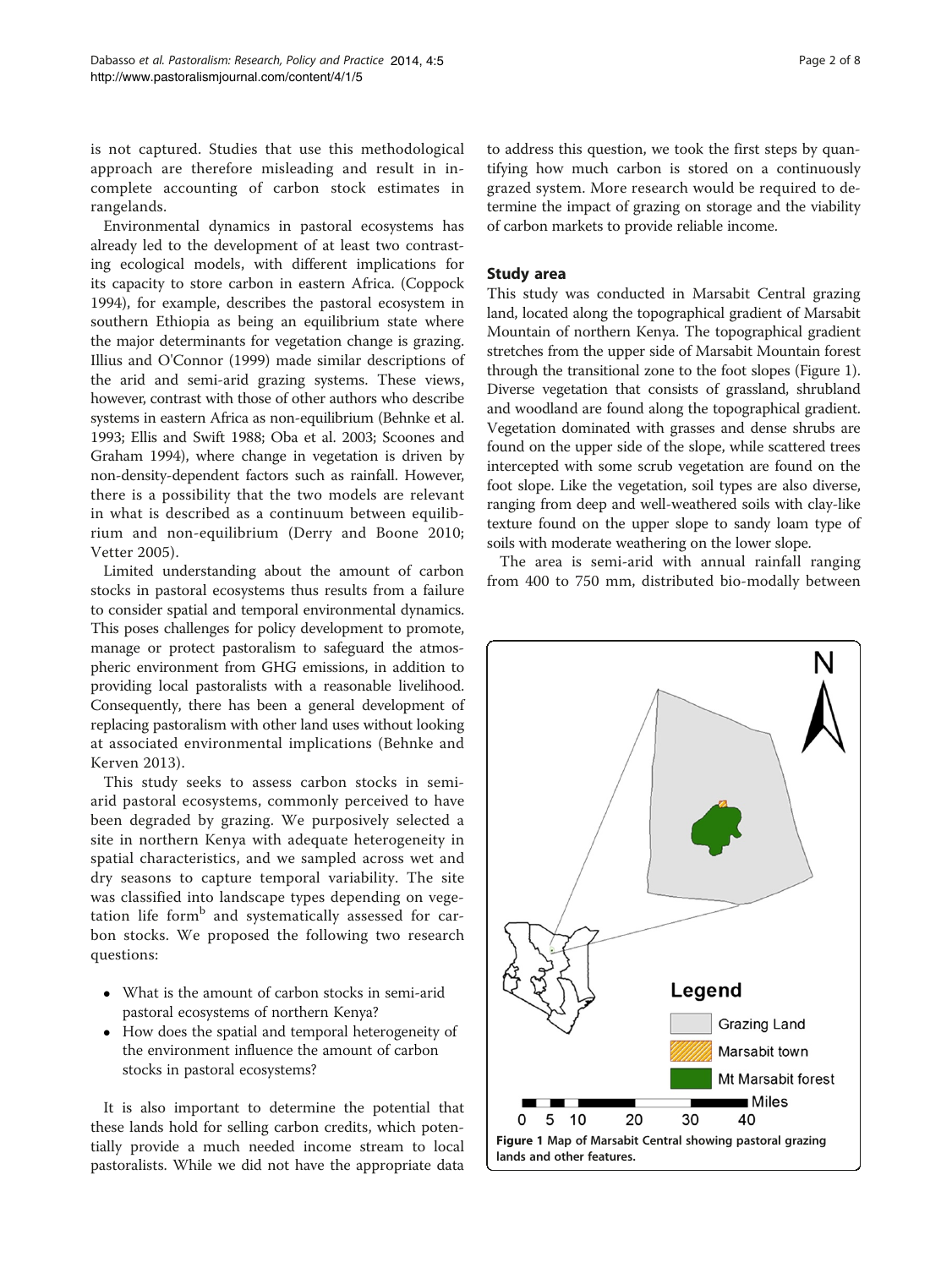long rainy and short rainy seasons. The prevailing livelihood option is pastoralism where cattle, sheep, goats and camels are kept in communal grazing lands. Livestock form key individual or family assets for food and income, and also for defining social and cultural identity. A semi-sedentary system of livestock production is the common practice where small herds are left at home for milking and for other domestic needs while the remaining herds are kept in strategic movements between landscapes, to opportunistically use available resources.

Livestock production is faced with numerous challenges including continuous loss of grazing lands and frequent feed shortages especially during drought conditions. Like most parts of northern Kenya, herd mobility faces continuous deprivation of access rights resulting from land privatization by individuals and other land users (Lengaiboni et al. [2010](#page-6-0)). The continuous loss of land, coupled with frequent drought occurrences, had made a large number of pastoralists to adopt a sedentary lifestyle (Little [1985](#page-6-0)). Nonetheless, recent recognition of communal land tenure rights by the Kenyan constitution might reverse the trend of land loss to private investors (Odote [2013\)](#page-6-0). Land is communally owned by a variety of ethnic groups, not limited to Borana, Rendille and Gabra. A large proportion of each ethnic group can be rated as poor earning less than \$2 a day (Hogg [1986\)](#page-6-0). Poverty is directly linked to limited government commitment in promoting pastoralism as a viable and sustainable land use (Hesse and MacGregor [2006](#page-6-0)). As observed by Haro et al. [\(2004](#page-6-0)), both colonial and even early post-Independence governments thought that northern Kenya pastoralists accumulate more herds beyond optimal carrying capacity from an environmental perspective and therefore encouraged destocking. Herd accumulation was assumed to result in overgrazing and cause the problem of land degradation (Lamprey [1983\)](#page-6-0).

Environmental destruction by pastoralism as a land use option is rarely substantiated (Roba and Oba [2008](#page-6-0); Ward et al. [1998\)](#page-7-0). The perception of pastoralism as an environmentally destructive livelihood may mask carbon storage potential in pastoral ecosystems. This is despite positive implications of grazing already found due to soil carbon storage related to nutrient cycling and plant photosynthesis. For example, comparative soil carbon evaluation between grazed and non-grazed pastures in the semi-arid rangelands of America showed positive implications of grazing in soil organic matter formation and accumulation (Reeder and Schuman 2001).

## Methods

A survey of the study site was conducted during which samples of grassland, woodland and shrubland vegetation were identified and selected.<sup>c</sup> Each major vegetation type was considered a landscape type in the study. The landscape types were replicated three times  $(n = 3)$ . Within each landscape type was a permanent plot of 400 m $\times$ 400 m, established using a Global Positioning System (GPS) and its borders marked with paint for future reference. From the centre of permanent plots, transects of 200 m in east, west, north and south directions were laid out. At intervals of 30 m, nested sub-plots (of  $10 \times 10$  m for trees,  $4 \times 4$  m for shrub and  $1 \times 1$  m for herbaceous) were established. Woody carbon ( $n = 72$ ), herbaceous carbon ( $n = 72$ ) and soil carbon  $(n = 72)$  were assessed for each landscape type within its nested sub-plots. The assessments were done for two consecutive seasons of wet and dry in 2013.

## Woody carbon assessment

Using a flexible tape, the diameter at chest height (DCH) (1.3 m above the ground) of all the trees within  $10 \times$ 10 m plots and basal diameters (BD) of all shrubs within the  $4 \times 4$  m plots were taken. Both DCH and BD were recorded in prepared data sheets, and carbon estimates within each plant were done using allometric equations as described by (Henry et al. [2011\)](#page-6-0). The following allometric equation was applied:

Trees :  $Y = 0.1975xDCH1.1859$ , Shrubs :  $Y = 0.1936 (x1.1654)$ 

where

 $Y =$  Fresh weight of trees/Shrub biomass (kg).  $x = DCH / BD$  (cm).

The results of allometric equation only provide fresh biomass estimates. In order to measure dry biomass, the results are multiplied by 60% and the carbon content taken as 50% of the dry biomass weight (Brown et al. [1999](#page-6-0)). Root carbon estimates were 20% of above-ground carbon (Cairns et al. [1997\)](#page-6-0). Both above-ground and below-ground carbon estimates within nested plots were converted to carbon in tonnes per hectare (1 tonne = 1,000 kg, 1 ha =  $10,000 \text{ m}^2$ ).

## Herbaceous carbon assessment

A prepared quadrant of  $1 \text{ m}^2$  was placed in each of  $0.5 \times 0.5$  m sub-plot. Herbaceous materials within 1 m<sup>2</sup> were then clipped at 1-cm stubble height. Clipped materials, together with litters, were put in sample paper bags and their fresh weights recorded. Herbaceous root materials were also excavated and fresh weight recorded. Care was taken to collect and separate fine roots from soils. Both the above-ground and root materials of herbaceous plants were oven-dried at 80°C for 48 h. Herbaceous carbon contents were calculated as 50% of oven-dried herbaceous biomass. The results were recorded in a prepared data sheet. Sample results were then converted into carbon tonnes per hectare  $(1 \text{ tonne} = 1,000,000 \text{ g}).$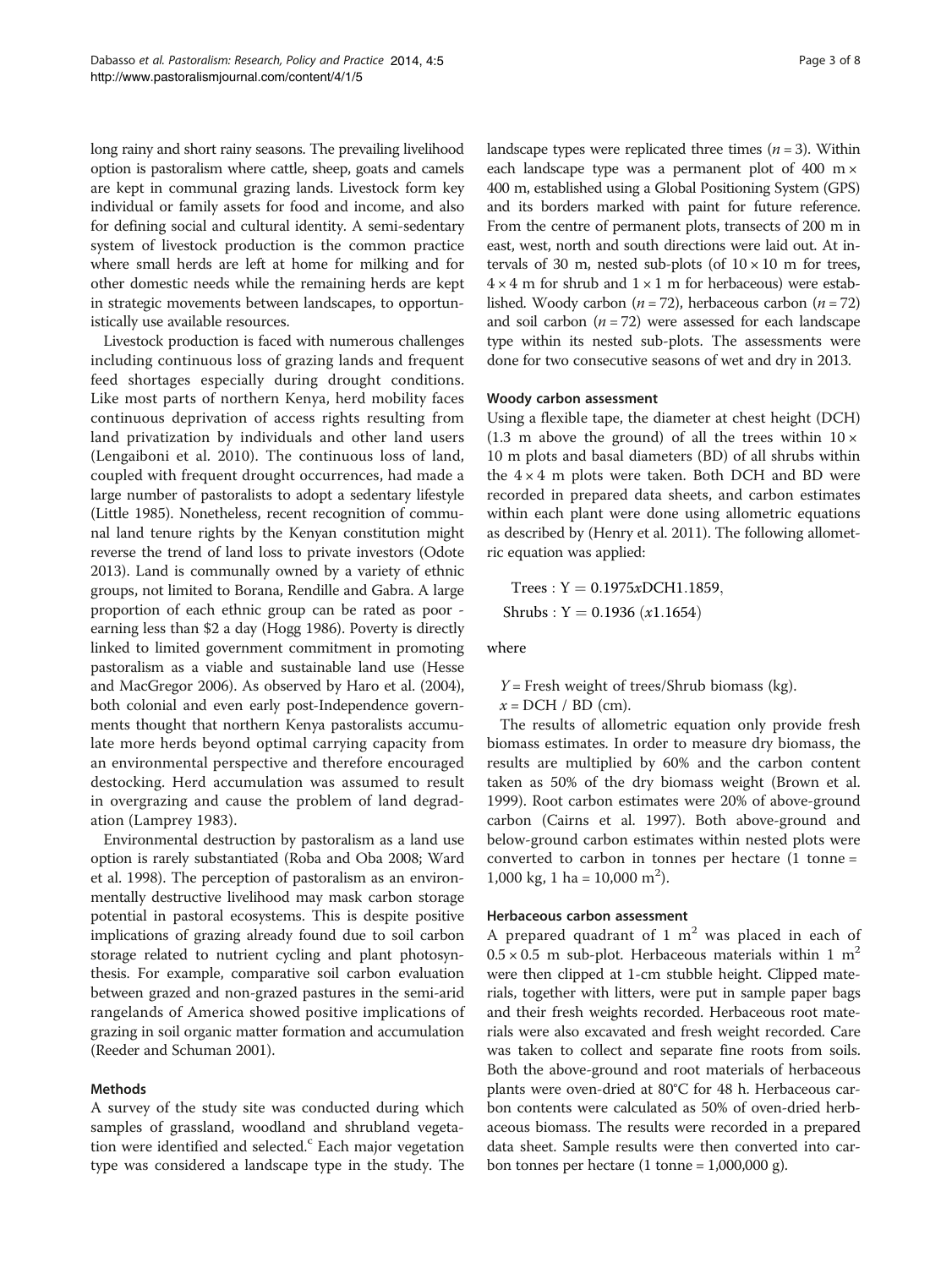## <span id="page-3-0"></span>Assessment of soil carbon

Soil sampling was done in each  $0.5 \times 0.5$  m sub-plot at a 30-cm depth using a soil auger whose volume head had been pre-determined using the formula below:

$$
V = \pi r^2 h
$$

where

 $V =$  volume head  $\pi$  =3.14 cm  $r =$  head radius (cm)  $h =$  head height (cm)

Soil samples were labeled and oven-dried at 80°C for 48 h. The oven-dried samples were then sieved by passing through 2-mm sieve. Bulk density of each soil sample was then calculated using the following formula;

$$
BD_{sample} = ODW_{sample}/VAD
$$

where

 $\rm BD_{sample}$  is the bulk density of soil sample (g  $\rm cm^{-3})$ ODWsample is the weight of oven-dried sample (g) VAD is the volume of soil auger head (cm<sup>3</sup>)

The results were recorded in a prepared data sheet. An estimated 10-g sample of sieved soil was taken for carbon content analysis. Soil carbon (C) was determined through oxidation as described by Anderson and Ingram ([1993](#page-6-0)). The carbon concentrations were read on the spectrophotometer at 600 nm. The concentrations (%) obtained from the laboratory were used to calculate carbon mass per unit area. Carbon contents in the samples were calculated using the indicated formula below:

$$
C (g cm^{-3}) = (BD_{sample} \times C\%)
$$

where

 $BD_{sample}$  is the bulk density of soil sample (g  $cm^{-3}$ ) C% is the percentage carbon concentration of the sample

Sample carbon content was multiplied by soil sampling depth (30 cm) to carbon content per unit surface area using the formula:

$$
CSA (g cm^{-2}) = C (g cm^{-3}) \times SD (cm)
$$

where

CSA = carbon per unit of surface area  $(g \text{ cm}^{-2})$ C = carbon content in the sample  $(g \text{ cm}^{-3})$  $SD = soil sampling depth (cm)$ , taken as 30 cm

The results were converted into carbon tonnes per hectare using the ratio of hectare to  $cm^{-2}$  (1:1,000,000).

## Data analysis

Aggregations of carbon from various carbon pools (above-ground herbaceous, below-ground herbaceous, above-ground woody, below-ground woody, soil carbon) were done and averages calculated for each landscape type. The least significant difference (LSD) was used to separate the means. To evaluate the effect of landscape type and season on the carbon level of various carbon pools, a general linear model (GLM) was used and significant difference accepted at 5% level of probability error. The GLM analysis procedure is as follows (SAS [1999](#page-6-0), version 8):

$$
Model: y_{ijk} = \mu + \rho_i + \alpha_j + \varepsilon_{ijk},
$$

where

 $y_{ijk}$  is the observation from the  $ij$  combination of factors, landscape type and season

 $\mu$  is the overall mean of carbon content

 $\rho_i$  is the effect of *i* factor of landscape type on carbon content

 $\alpha_i$  is the effect of j factor of season on carbon content  $\varepsilon_{ijk}$  is the error term

## Results and discussion

Carbon stocks in the grazed landscapes of Marsabit Central Results of carbon stocks in various landscape types are presented in Table 1. The results are averages from wet and dry season carbon storage and disaggregated into

Table 1 Carbon stocks in the grazed landscapes of Marsabit Central

| Landscape<br>type    | Carbon level (tonnes $ha^{-1}$ )  |                                   |                              |                              |                                       |                   |  |  |
|----------------------|-----------------------------------|-----------------------------------|------------------------------|------------------------------|---------------------------------------|-------------------|--|--|
|                      | Above-ground<br>herbaceous carbon | Below-ground<br>herbaceous carbon | Above-ground<br>woody carbon | Below-ground<br>woody carbon | Soil carbon<br>(at 0- to 30-cm depth) | Total<br>carbon   |  |  |
| Grassland<br>$(n=3)$ | $0.28 + 0.04$                     | $0.44 + 0.03$                     | $2.21 \pm 0.825$             | $0.44 + 0.16$                | $92.86 + 14.62$                       | $96.23 + 14.78$   |  |  |
| Shrubland<br>$(n=3)$ | $0.53 + 0.04$                     | $0.17 + 0.03$                     | $6.48 \pm 0.83$              | $1.3 + 0.16$                 | $107.22 + 14.84$                      | $115.7 + 15.00$   |  |  |
| Woodland<br>$(n=3)$  | $0.32 + 0.04$                     | $0.17 \pm 0.03$                   | $4.63 \pm 0.83$              | $0.93 + 0.16$                | $78.93 \pm 15.63$                     | $85.15 \pm 15.28$ |  |  |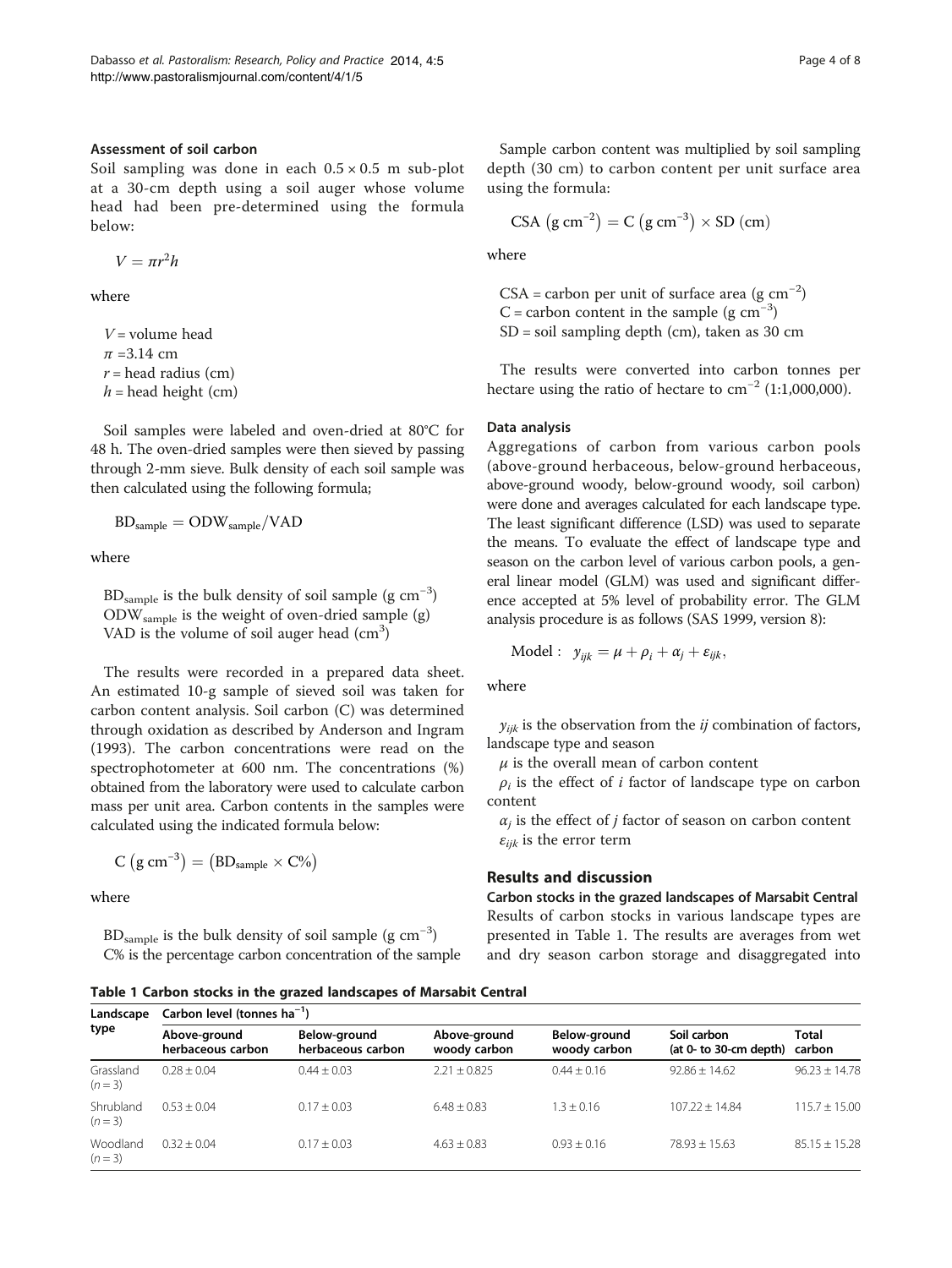landscape carbon pools. In Table [1,](#page-3-0) summation of carbon in every carbon pool was also presented as total carbon for each landscape type. Calculations of the total carbon stocks across all landscape types showed an average carbon level of  $93.01 \pm 15.72$  tonnes ha<sup>-1</sup>. The result is consistent with carbon stocks for grazing areas of sub-Saharan Africa (see Matieu [2010](#page-6-0)). The measured amount of stored carbon exists under communal grazing management in the study area's semi-arid pastoral ecosystems. Pastoral grazing management through herd mobility across landscape types might have helped the maintenance of stored carbon. The conversion of measured carbon stocks in Marsabit Central grazing lands is equivalent to 341.35 tonnes ha−<sup>1</sup> of carbon dioxide, which is considered as one of the greenhouse gases.<sup>d</sup> This therefore depicts the importance of pastoral ecosystems in preventing the release of carbon dioxide that could have an influence on climate.

Disaggregation of the above amount of carbon stocks into carbon levels for various carbon pools indicate that 98.39% of the carbon is stored in the soils, 1.2% in the above-ground woody vegetation, 0.2% in woody roots, 0.12% in above-ground herbaceous and 0.07% in herbaceous roots. Any anthropogenic activities that might have adverse effects on soils will therefore have significant implications in reducing carbon stocks in the grazing lands. Cultivation of grazing lands is already found to reduce soil carbon stocks due to disturbance of the soil surface (Jiao et al. [2009\)](#page-6-0). A study by Wang et al. ([2008](#page-7-0)) in Inner Mongolia, observed a 22% reduction in soil carbon stocks when grazing land was converted into cultivated land. It is therefore important to guard grazing lands from degradation that will eventually interfere with soil condition.

The contribution of pastoral grazing systems is very significant when the vastness of the global pastoral ecosystems is considered. Pastoral ecosystems cover 40.5% of the terrestrial ecosystem, equivalent to 5,250 M ha (White et al. [2000](#page-7-0)). The contribution of pastoral ecosystems in offsetting atmospheric greenhouse gases through carbon storage is however seldom appreciated. Instead, livestock production in the rangelands has been accused of emitting greenhouse gases through enteric fermentation (see Gerber et al. [2013](#page-6-0); Steinfeld et al. [2006\)](#page-6-0). The contribution of livestock production in rangelands to provide ecosystem services by maintaining an important amount of carbon stocks in the soils and vegetation should be considered in order to balance the associated potentially adverse effects of greenhouse gas emissions (see also Herrero et al. [2009\)](#page-6-0).

## Effect of landscape types on the carbon stocks of Marsabit Central grazing lands

Effects of landscape types were significant on carbon stocks for all carbon pools of the landscapes (all  $P < 0.05$ ) - see

Table 2. The effects are also significant on average carbon stocks at the landscape level  $(P < 0.05)$ . Shrubland had more total carbon stocks than both grassland and woodland landscape types (Table [1](#page-3-0) above). Woodland had the least carbon stocks. Woodland possibly had less herbaceous vegetation cover, which does not facilitate an adequate rate of plant material decomposition into the soils for soil carbon formation (see also Kurgat [2011](#page-6-0)). Landscape types with more herbaceous cover are often thought to have a relatively higher rate of organic matter decomposition compared to woody types of vegetation (Rice [2005\)](#page-6-0). These effects of landscape types on rangeland carbon stocks are also a likely demonstration of rangeland ecological variability in terms of differences in the spatial distribution of plant communities. Rangelands are generally considered mosaics of diverse ecological conditions created by spatial variation in soils, topography and micro-climate (Scoones [1999](#page-6-0)). The ecological variations result in asymmetric distribution of carbon stocks. Assessment of carbon content or biomass productivity should therefore consider the heterogeneous nature of the environment to avoid errors arising from asymmetric resource distribution (Kratli and Schareika [2010\)](#page-6-0).

## Effects of seasons on the carbon stocks of Marsabit Central grazing lands

Unlike the landscape types above, seasonal effects on the carbon stocks are not significant for most carbon pools (all  $P > 0.05$ ). Season only influenced the above-ground herbaceous carbon pool (Table [3](#page-5-0) below). The seasonal difference in carbon stocks is a proxy for assessing the implications of grazing intensity on rangeland carbon. The wet season is commonly viewed as a period of less grazing pressure because of an abundance of grazing resources initiated by enhanced soil moisture. On the other hand, the dry season is seen as a period of resource scarcity arising from a lack of or limited soil moisture. Evaluation of seasonal differences in the carbon stocks of rangelands will thus help in understanding implications of temporal variability of rangeland carbon. In this study, lack of significance implies that livestock

Table 2 Effects of landscape types on carbon stocks of Marsabit Central grazing lands

| Carbon pool                    | Degree of<br>freedom (df) | P value | $R^2$    |
|--------------------------------|---------------------------|---------|----------|
| Above-ground herbaceous carbon | 2                         | 0.0001  | 0.050251 |
| Below-ground herbaceous carbon | 2                         | 0.0001  | 0.213012 |
| Above-ground woody carbon      | 2                         | 0.0001  | 0.062989 |
| Below-ground woody carbon      | $\mathcal{P}$             | 0.0048  | 0.025326 |
| Soil carbon (at 0 to 30 cm)    | $\mathcal{P}$             | 0.0001  | 0.241363 |
| Total carbon                   | フ                         | 0.0001  | 0.170183 |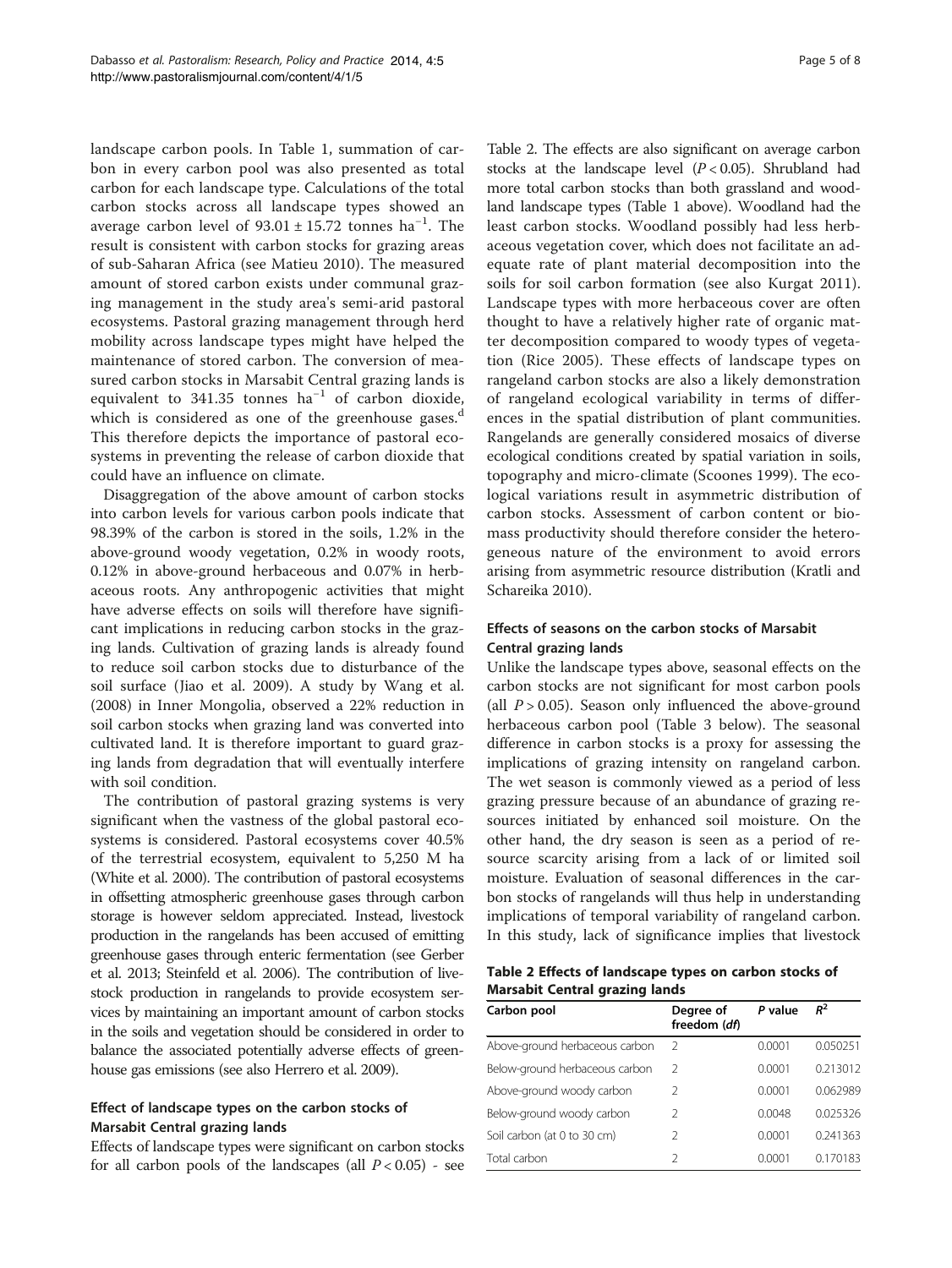<span id="page-5-0"></span>Table 3 Seasonal variations of carbon stocks of Marsabit Central grazing lands

| Landscape carbon pool             | <b>Seasonal variation</b> | P value         |        |
|-----------------------------------|---------------------------|-----------------|--------|
|                                   | Wet                       | Dry             |        |
| Above-ground herbaceous<br>carbon | $0.49 + 0.02$             | $0.39 + 0.02$   | 0.0027 |
| Below-ground herbaceous carbon    | $0.27 + 0.01$             | $0.24 + 0.01$   | 0.1208 |
| Above-ground woody carbon         | $4.43 + 0.47$             | $4.4 + 0.47$    | 0.9833 |
| Below-ground woody carbon         | $0.88 + 0.0957$           | $0.89 + 0.0957$ | 0.9844 |
| Soil carbon                       | $93.32 + 9.06$            | $875 + 906$     | 0.0926 |
| Total carbon                      | $99.39 + 9.1576$          | $9342 + 91576$  | 0.0942 |

grazing and soil moisture variation did not impact the carbon stocks of the rangelands. These findings are consistent with other studies (e.g. Schuman et al. [2002](#page-6-0); Reeder and Schuman [2002](#page-6-0)). However, it is crucial to note that the impact of grazing and soil moisture gradient can be complex, depending on the type of ecosystem in question. As suggested by Piñeiro et al. [\(2010\)](#page-6-0), soil carbon can decrease, increase or not change depending on the ecological condition. These findings should be understood in the context of semi-arid ecosystems with annual precipitation of 400 to 750 mm. A more elaborate carbon measurement repeated over series of years covering periods of dry and wet seasons is necessary to better understand the effects of seasons on rangeland carbon stocks.

#### Conclusions and recommendations

In this study, we have measured carbon stocks in a case study of semi-arid pastoral ecosystems under communal and mobile grazing management, considering the spatial and temporal heterogeneity of range environments. The variation of carbon stocks with landscape types affirms the need to consider asymmetric distribution of range resources in the assessment of rangeland carbon content. In our aggregation of sample results from varying landscape types and seasons, we found  $93.01 \pm 15.72$ tonnes of carbon ha−<sup>1</sup> stored in Marsabit Central grazing lands of northern Kenya. Conversion of the measured level of carbon into carbon dioxide equivalent depicted the importance of these kinds of pastoral ecosystems in offsetting atmospheric greenhouse gases that could influence the global climate. Carbon stocks have been possibly maintained by pastoralists' grazing practices, which are characterized by herd mobility over diverse grazing landscapes to utilize the patchiness of range resources. Upholding these grazing practices will reinforce the contribution of pastoral ecosystems in protecting the atmospheric environment. Furthermore, the largest proportions of carbon stocks were found in the soils, meaning that any alternative land use to pastoralism that exposes soil carbon would have substantial adverse environmental effects.

Carbon credit trading could be an important source of income to improve the livelihoods of pastoralists whose grazing practices maintained substantial amount of carbon stocks in extensive rangelands. But carbon markets require proof of additional storage to existing carbon stocks, which has not been shown in this study. Further research should therefore focus on assessing grazing practices that facilitate additional carbon storage so that pastoralists can qualify for carbon credits; research is also needed to understand whether such improvement in their incomes can make pastoralism more sustainable in the future. Uncertainty in the value of carbon credits needs to be considered as well, to avoid relying on a risky prospect. This study has established a baseline in a case study of northern Kenya, of carbon stocks stored in soils and vegetation. In future, this case study area can be monitored, if grazing practices that encourage additional carbon storage and carbon credit trade are established and adopted.

## **Endnotes**

The term 'pastoral ecosystem' is widely used in this study to depict the role pastoralism has played in shaping the environment. It is interchangeably used with the word 'rangeland' or 'grazing land'. <sup>b</sup>

<sup>b</sup>The vegetation life form assessed included grassland, shrubland and woodland.

Classification of vegetation types was according to the method used by Pratt and Gwynne [\(1977\)](#page-6-0). Grassland is taken as an area dominated by grasses and herbs with woody canopy cover of less than 2%; woodland is an area dominated by woody plants that grow up to 18 m in height with not less than 20% canopy cover. Shrubland is an area dominated by woody plants of not more than 6 m in height with canopy cover of not less than 20%.

<sup>d</sup>A tonne of carbon is equivalent to 3.67 tonnes of carbon dioxide (see Niles et al. [2010](#page-6-0); Tennigkeit and Wilkes [2008](#page-6-0)).

#### Competing interests

The authors declare that they have no competing interests.

#### Authors' contributions

BHD developed the concept, carried out the field data collection and data analysis, and drafted the manuscript. TZ and DH made comments on the manuscript. All authors read and approved the final manuscript.

#### Acknowledgements

This study was funded by U.S Agency for International Development through Feed the Future Innovation Lab for Collaborative Research on Adapting Livestock System to Climate Change. The authors acknowledge the contribution to field data collection by Mr. Hussein Walaga and Mr. Peter Geikuku. Study logistical support was provided by the Kenya Agricultural Research Institute, Marsabit research station.

#### Author details

<sup>1</sup> Kenya Agriculture Research Institute, P.O. Box 147, Marsabit, Kenya 2 Tennessee State Department of Health, Nashville, TN 37243, USA.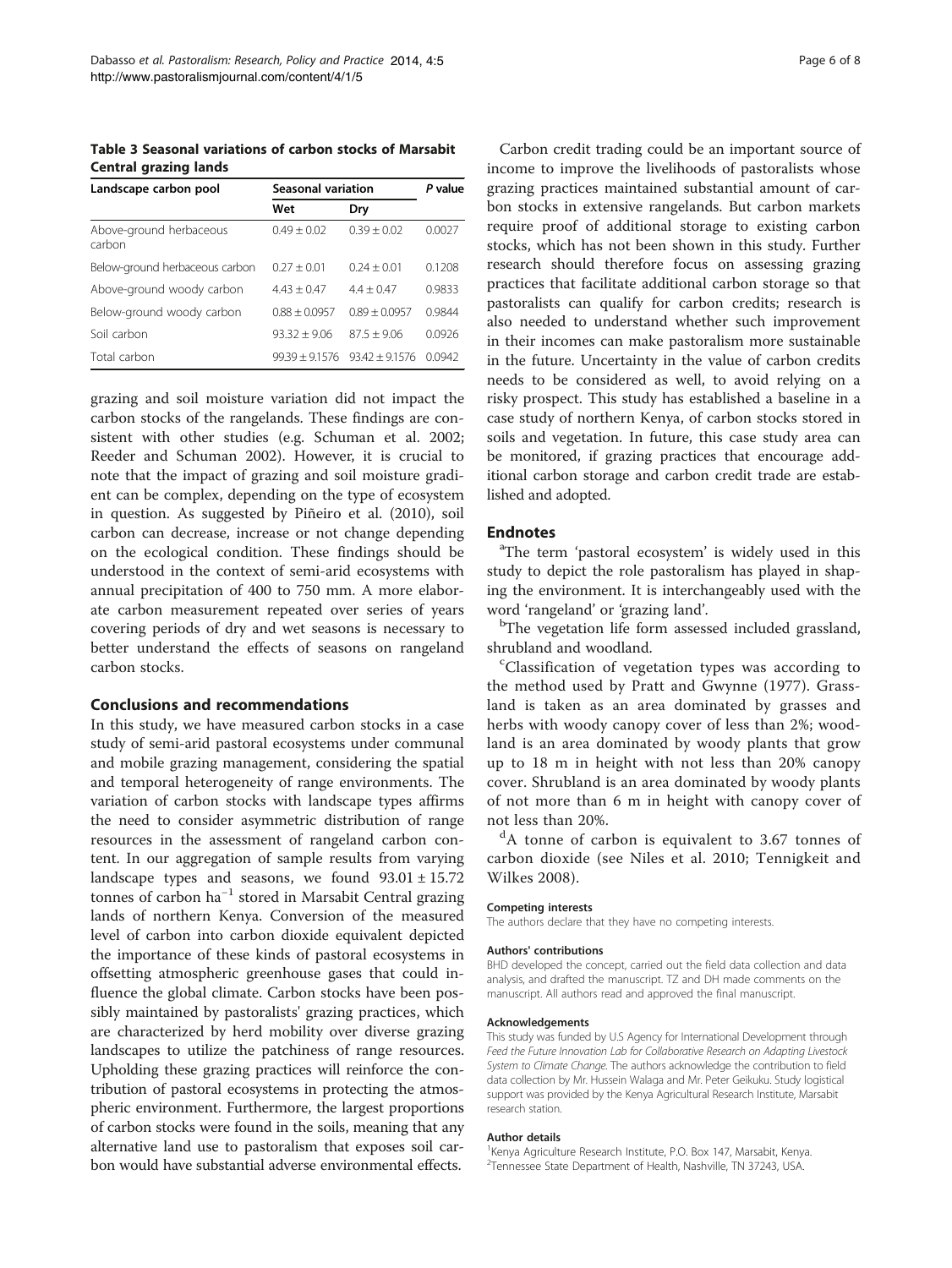<span id="page-6-0"></span><sup>3</sup>Department of Agricultural and Resource Economics, Colorado State University, Fort Collins, CO 80523-1172, USA.

Received: 19 February 2014 Accepted: 2 May 2014 Published: 28 May 2014

#### References

Aguiar, M, and O Sala. 1999. Patchy structure, dynamics and implications for the functioning of arid ecosystem. Tree 14(7): 273–277.

Anderson, JM, and JSI Ingram. 1993. Tropical soil biology and fertility: A handbook of methods. Wallingford: CAB International.

Behnke, R, and C Kerven. 2013. Counting the costs: Replacing pastoralism with irrigated agriculture in the Awash valley, north-eastern Ethiopia. London: IIED (International Institute for Environment and Development) Climate Change Working Paper no. 4.

Behnke, R, I Scoones, and C Kerven. 1993. Range ecology at disequilibrium: New models of natural variability and pastoral adaptation in African savannas. London: Overseas Development Institute; International Institute for Environment and Development; Commonwealth Institute.

Brown, SL, P Schroeder, and JS Kern. 1999. Spatial distribution of biomass in forests of the eastern USA. Forest Ecology and Management 123: 81–90.

Cairns, MA, S Brown, E Helmer, and GA Baumgardener. 1997. Root biomass allocation in the world's upland forests. Oecologia 111: 1–11.

Coppock, DL. 1994. The Borana Plateau of Southern Ethiopia: Synthesis of pastoral research, development and change, 1980-91. Addis Ababa: ILCA (International Livestock Centre for Africa).

Derry, JF, and RB Boone. 2010. Grazing systems are a result of equilibrium and non-equilibrium dynamics. Journal of Arid Environments 74: 307–309.

Ellis, JE, and DM Swift. 1988. Stability of African pastoral systems: Alternate paradigms and implications for development. Journal of Range Management  $41.450 - 459$ 

Gerber, PJ, H Steinfeld, B Henderson, A Mottet, C Opio, J Dijkman, A Falcucci, and G Tempio. 2013. Tackling climate change through livestock – A global assessment of emissions and mitigation opportunities. Rome: Food and Agriculture Organization of the United Nations (FAO).

Haro, G, G Doyo, and J Mcpeak. 2004. Linkages between community, environment, conflicts management: Experiences from northern Kenya. World Development 3(2): 285–299.

Henry, M, N Picard, C Trotta, R Manlay, R Valentine, M Bernoux, and L Saint-Andre. 2011. Estimating tree biomass of sub-Saharan African forests: A review of available allometric equations. Silva Fennica 45(3B): 477–569.

Herrero, M, P Thornton, P Gerber, and R Reid. 2009. Livestock, livelihoods and the environment: Understanding the trade-offs. Current Opinion in Environmental Sustainability 1: 111–120.

Hesse, C, and J MacGregor. 2006. Pastoralism: Drylands' invisible assets? Developing a framework for assessing the value of pastoralism in East Africa. London: IIED. Issue paper no. 142.

Hogg, R. 1986. The new pastoralism: Poverty and dependency in Northern Kenya. Africa 56(3): 319–333.

Illius, AW, and TG O'Connor. 1999. On the relevance of nonequilibrium concepts to arid and semi-arid grazing systems. Ecological Applications 9(3): 798–813.

IPCC. 2007. Climate change 2007: Synthesis report. An assessment of Intergovernmental Panel on Climate Change, Valencia, Spain. [www.ipcc.ch/](http://www.ipcc.ch/pdf/assessment-report/ar4/syr/ar4_syr.pdf) [pdf/assessment-report/ar4/syr/ar4\\_syr.pdf.](http://www.ipcc.ch/pdf/assessment-report/ar4/syr/ar4_syr.pdf) Accessed 24 Apr 2004.

IPCC. 2013. Summary for Policymakers. In: Climate Change 2013: The Physical Science Basis. Contribution of Working Group 1 to the Firth Assessment Report of the Intergovernmental Panel on Climate Change [Stocker T.E, D. Qin, G.K. Plattner, M. Tignor, S.K. Allen, J.Boschung, A. Nauels, Y.xia, V.Bex and P.M. Midgley (eds.)], Cambridge University Press, Cambridge, United Kingdom and New York, NY, U.S.A [http://www.climate2013.org/images/report/](http://www.climate2013.org/images/report/WG1AR5_SPM_FINAL.pdf) [WG1AR5\\_SPM\\_FINAL.pdf](http://www.climate2013.org/images/report/WG1AR5_SPM_FINAL.pdf). accessed 20.05.2014.

Jiao, Y, Z Xu, and J Zhao. 2009. Effects of grassland conversion to cropland and forest on soil organic carbon and dissolved organic carbon in the farming-pastoral ecotone of Inner Mongolia. Acta Ecologica Sinica: 150–154.

Kobash, T, K Kamura, JP Severinghans, JM Barnola, BM Vinther, SJ Johnsen, and JE Box. 2011. High variability of Greenland surface temperature over the past 4000 years estimated from trapped air in an ice core. Geophysical Research Letters 38: L21501. [www.leif.org/EOS/2011GL049444.pdf.](http://www.leif.org/EOS/2011GL049444.pdf)

- Kratli, S, and N Schareika. 2010. Living off uncertainty: The intelligent animal production of dryland pastoralists. European Journal of Development Research 22: 605–622.
- Kurgat, B. 2011. Relationship between vegetation cover types and soil organic carbon in the rangelands of Northern Kenya, MSc thesis. Germany: Hohenheim University.
- Lal, R. 2001. Potential of desertification control to sequester carbon and mitigate the green house effect. Climate Change 51: 35–72.
- Lamprey, H. 1983. Pastoralism yesterday and today: The over grazing problem. In Tropical savannas: Ecosystem of the world, ed. F Bourlieve, 643–666. Amsterdam: Elsevier.
- Lengaiboni, M, A Bregt, and P Molen. 2010. Pastoralism within land administration in Kenya: The missing link. Land Use Policy 27: 579–588.
- Little, P. 1985. Social differentiation and pastoralist sedentarization in northern Kenya. Africa 55(3): 243–261.
- Mangini, A, C Spotl, and P Verdes. 2005. Reconstruction of temperature in the central Alps during the past 2000 years from the a  $\delta^{18}O$  stalagmite record. Earth and Planetary Science Letters 235: 741–751.

Matieu, H. 2010. Carbon stocks and dynamics in sub Sahara Africa, PhD dissertation. Paris: University of Tuscia.

Niles, J, E Cleland, H Gibbs, and B Orcutt. 2010. Carbon finance in Ethiopian rangelands: Opportunities for Save the Children/US Leadership. In Final report. Ethiopia. [http://www.fao.org/fileadmin/user\\_upload/drought/docs/](http://www.fao.org/fileadmin/user_upload/drought/docs/carbon_finance_Final_TFG_Report__SCUS_Jul09.pdf) [carbon\\_finance\\_Final\\_TFG\\_Report\\_\\_SCUS\\_Jul09.pdf](http://www.fao.org/fileadmin/user_upload/drought/docs/carbon_finance_Final_TFG_Report__SCUS_Jul09.pdf). Accessed 20 Jan 2014.

Nori, M. 2006. Mobile livelihoods, patchy resources & shifting rights: approaching pastoral territories. International Land Coalition. Working draft for discussion [http://www.landcoalition.org/sites/default/files/legacy/legacypdf/](http://www.landcoalition.org/sites/default/files/legacy/legacypdf/pol_pastoral_dft.pdf?q=pdf/pol_pastoral_dft.pdf) [pol\\_pastoral\\_dft.pdf?q=pdf/pol\\_pastoral\\_dft.pdf.](http://www.landcoalition.org/sites/default/files/legacy/legacypdf/pol_pastoral_dft.pdf?q=pdf/pol_pastoral_dft.pdf) Accessed 11 Jan 2014.

Oba, G, RB Weladji, WJ Lusigi, and NC Stenseth. 2003. Scale-dependent effects of grazing on rangeland degradation in northern Kenya: A test of equilibrium and non-equilibrium hypotheses. Land Degradation and Development 14(1): 83–94.

Odote, C. 2013. The dawn of Uhuru? Implications of constitutional recognition of communal land rights in pastoral areas of Kenya. Nomadic People 17(1): 87–105.

Perez-Quezada, J, C Delpiano, K Snyder, D Johnson, and N Franck. 2011. Carbon pools in an arid shrubland in Chile under natural and afforested conditions. Journal of Arid Environments 75: 29–37.

Piñeiro, G, J Parnelo, M Osterheld, and E Jobbagy. 2010. Pathways of grazing effects on soil carbon and nitrogen. Range Ecology and Management 63(1): 109–119.

Pratt, DJ, and MD Gwynne. 1977. Rangeland management and ecology in East Africa. London: Hodder and Stoughton.

Qi, J, RC Marsett, MS Moran, DC Goodrich, P Heilman, YH Kerr, G Dedieu, A Chelbouni, and XX Zhang. 2000. Spatial and temporal variations of vegetation in the San Pedro River basin area. Agriculture and Forestry Meteorology 105: 55–68.

Reeder, J, and G Schuman. 2002. Influence of livestock grazing on C sequestration in semi-arid mixed-grass and short-grass rangelands. Environmental Pollution 116: 457–463.

Rice, CW. 2005. Dynamics and management. In Carbon cycles in soils, 164–170. Manhattan: Kansas State University.

Roba, H, and G Oba. 2008. Integration of herders knowledge and ecological methods for land degradation assessment around sedentary settlements in a sub-humid zone in northern Kenya. International Journal of Sustainable Development & World Ecology 15(3): 251–264.

SAS. 1999. The SAS system for Windows, version 8. Cary, NC: SAS Institute Inc. Schuman, G, H Janzen, and J Herrick. 2002. Soil carbon dynamics and potential

carbon sequestration by rangelands. Environmental Pollution 116: 391–396. Scoones, I. 1999. Ecological dynamics of grazing resource tenure: A case study

from Zimbabwe. In Managing mobility in African rangelands: The legitimization of transhumance, ed. M Niamir-Fuller. London: Intermediate Technology Publications.

Scoones, I, and O Graham. 1994. New directions for pastoral development in Africa. Development in Practice 4: 188–198.

Steinfeld, H, P Gerber, T Wassenarr, V Castel, M Rosales, and C de Haan. 2006. Livestock's long shadow: Environmental issues and options. Rome: Food and Agriculture Organisation of the United Nations.

Tennigkeit, T, and A Wilkes. 2008. An assessment of the potential for carbon finance in rangeland. China: Working Paper no. 68 for World Agro-forestry Centre. [http://www.worldagroforestry.org/downloads/publications/PDFs/](http://www.worldagroforestry.org/downloads/publications/PDFs/WP15892.PDF) [WP15892.PDF.](http://www.worldagroforestry.org/downloads/publications/PDFs/WP15892.PDF) Accessed 28 Apr 2014.